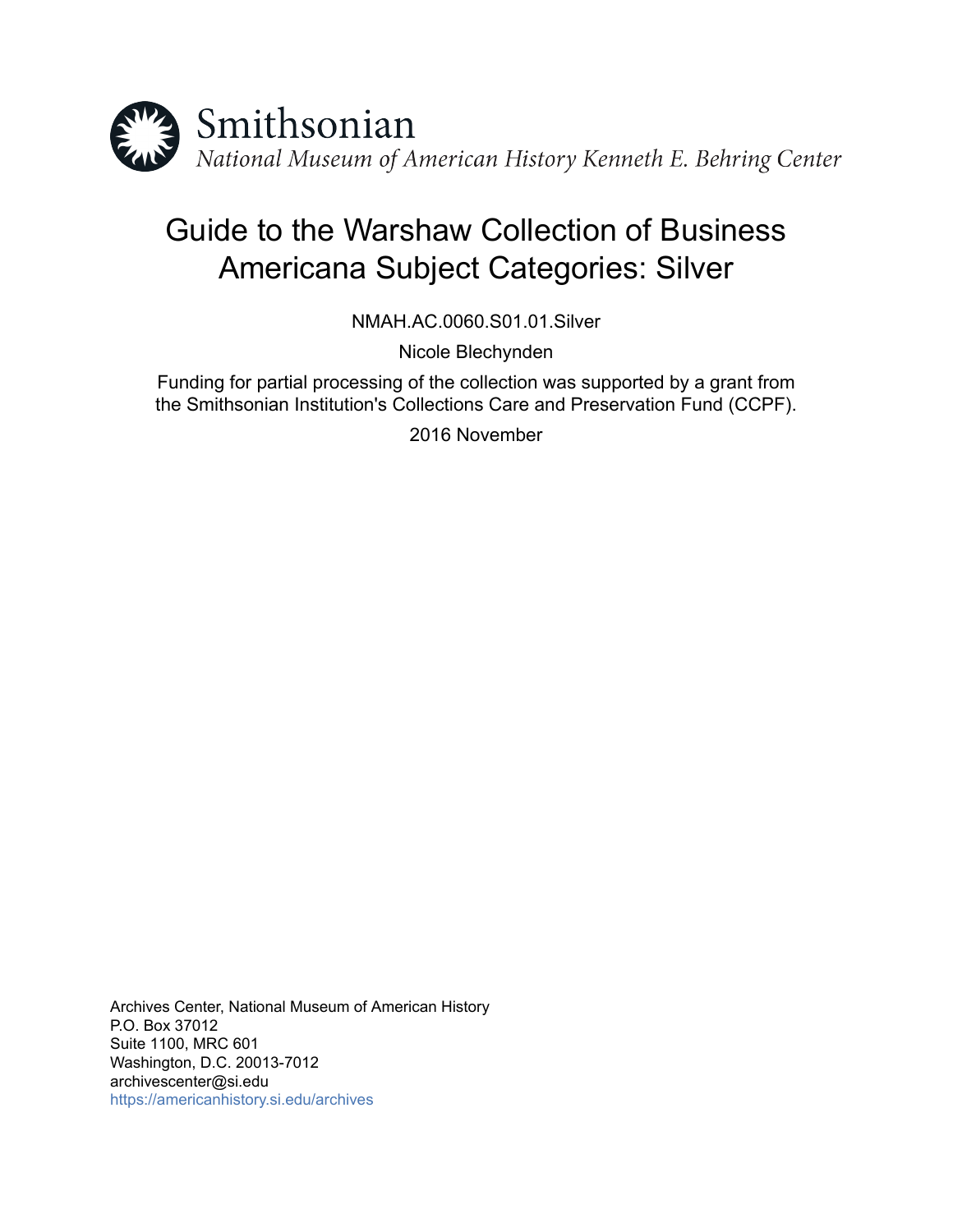## **Table of Contents**

<span id="page-1-0"></span>

| Subseries 1: Business Records and Marketing Material, 1823-1961 5 |  |
|-------------------------------------------------------------------|--|
|                                                                   |  |
|                                                                   |  |
|                                                                   |  |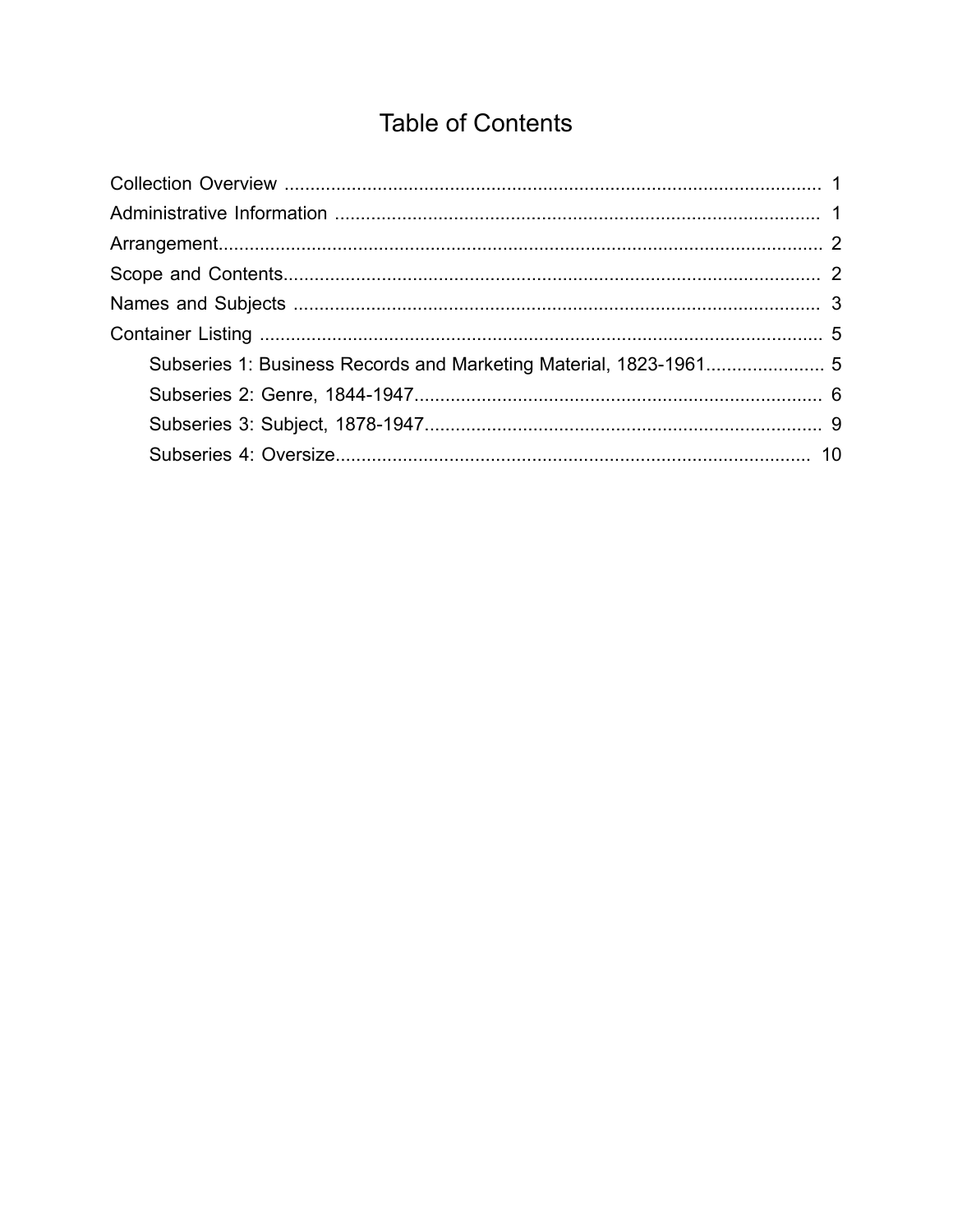## <span id="page-2-0"></span>**Collection Overview**

| <b>Repository:</b> | Archives Center, National Museum of American History                                                                                                                                                                                                                                                                                                                                                                                                                                                                                                                                                                                                        |  |
|--------------------|-------------------------------------------------------------------------------------------------------------------------------------------------------------------------------------------------------------------------------------------------------------------------------------------------------------------------------------------------------------------------------------------------------------------------------------------------------------------------------------------------------------------------------------------------------------------------------------------------------------------------------------------------------------|--|
| Title:             | Warshaw Collection of Business Americana Subject Categories: Silver                                                                                                                                                                                                                                                                                                                                                                                                                                                                                                                                                                                         |  |
| Date:              | 1823-1947                                                                                                                                                                                                                                                                                                                                                                                                                                                                                                                                                                                                                                                   |  |
| Identifier:        | NMAH.AC.0060.S01.01.Silver                                                                                                                                                                                                                                                                                                                                                                                                                                                                                                                                                                                                                                  |  |
| Creator:           | Warshaw, Isadore, 1900-1969                                                                                                                                                                                                                                                                                                                                                                                                                                                                                                                                                                                                                                 |  |
| Extent:            | 2.31 Cubic feet (consisting of 4.5 boxes, 1 folder, 4 oversize folders, 1<br>map case folder, 1 flat box (partial).)                                                                                                                                                                                                                                                                                                                                                                                                                                                                                                                                        |  |
| Language:          | English.                                                                                                                                                                                                                                                                                                                                                                                                                                                                                                                                                                                                                                                    |  |
| Summary:           | A New York bookseller, Warshaw assembled this collection over<br>nearly fifty years. The Warshaw Collection of Business Americana:<br>Accounting and Bookkeeping forms part of the Warshaw Collection of<br>Business Americana, Subseries 1.1: Subject Categories. The Subject<br>Categories subseries is divided into 470 subject categories based<br>on those created by Mr. Warshaw. These subject categories include<br>topical subjects, types or forms of material, people, organizations,<br>historical events, and other categories. An overview to the entire<br>Warshaw collection is available here: Warshaw Collection of Business<br>Americana |  |

## <span id="page-2-1"></span>**Administrative Information**

## Acquisition Information

Silver is a portion of the Business Ephemera Series of the Warshaw Collection of Business Americana, Accession AC0060 purchased from Isadore Warshaw in 1967. Warshaw continued to accumulate similar material until his death, which was donated in 1971 by his widow, Augusta. For a period after acquisition, related materials from other sources (of mixed provenance) were added to the collection so there may be content produced or published after Warshaw's death in 1969. This practice has since ceased.

## Forms Part Of

Forms part of the Warshaw Collection of Business [Americana](http://sova.si.edu/record/NMAH.AC.0060) .

- [Series 1: Business Ephemera](http://sova.si.edu/record/NMAH.AC.0060.S01)
- [Series 2: Other Collection Divisions](http://sova.si.edu/record/NMAH.AC.0060.S02)
- Series 3: Isadore [Warshaw](http://sova.si.edu/record/NMAH.AC.0060.S03) Personal Papers
- [Series 4: Photographic Reference Material](http://sova.si.edu/record/NMAH.AC.0060.S04)

#### Processing Information

In 2016, with funding provided by the Smithsonian Institution's Collections Care and Preservation Fund, the Archives Center at the National Museum of American History implemented the use of minimal level processing standards to increase information about and facilitate access to more of our collections.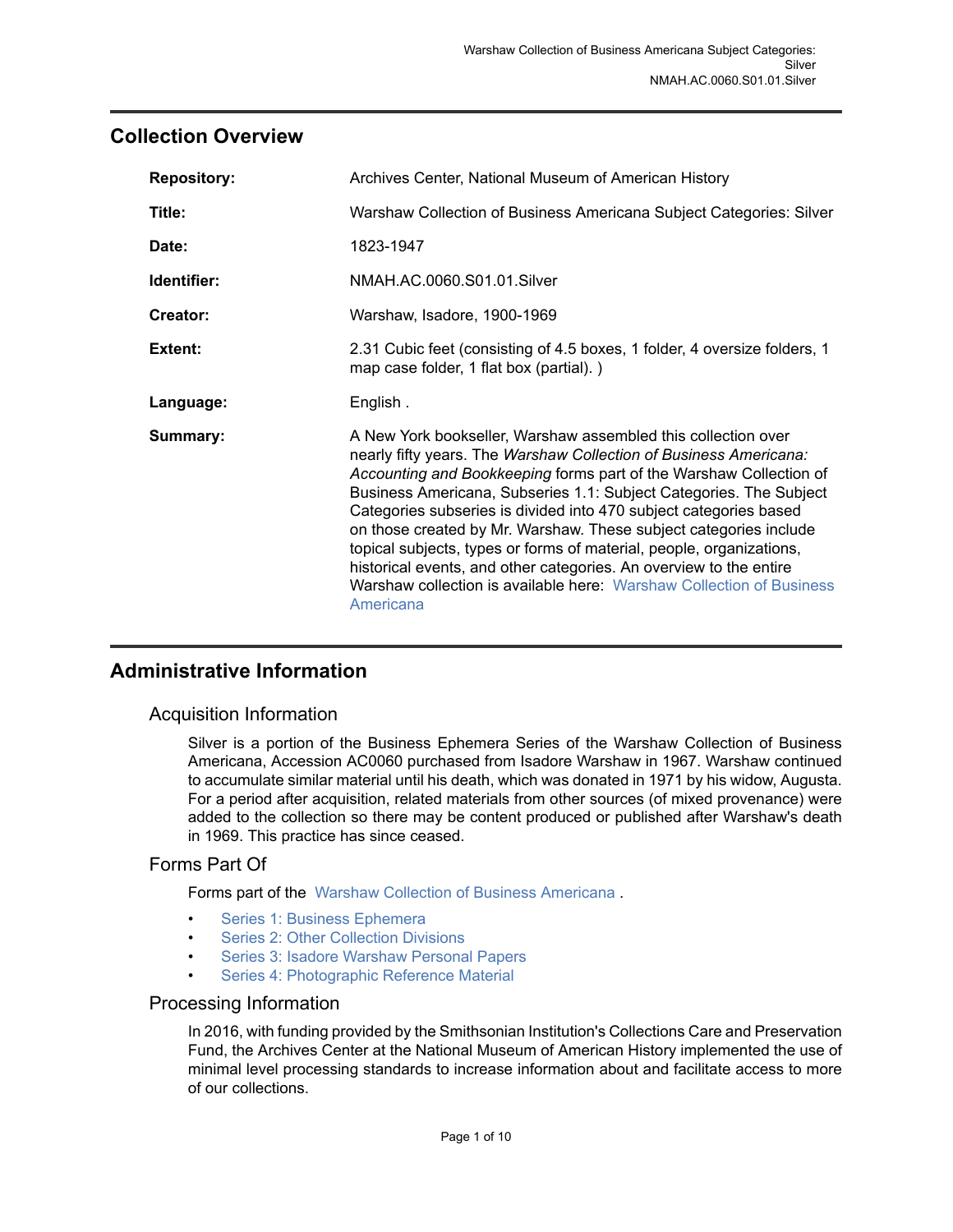For this subject, minimal processing included arrangement to the folder level, based on prior processing and preservation action, with retention of the pre-existing arrangement when possible, if applicable. Otherwise, an order was imposed by the Processing Archivist. Some materials were consolidated to eliminate excess bulk but items within folders were not arranged further. The guide may or may not include a more refined list of folder contents. Nonarchival housing was replaced for long-term stability, but staples and other fasteners have not all been removed.

Minimal level processing and machine-readable finding aid completed by Nicole Blechynden, 2016 November.

#### Preferred Citation

Warshaw Collectionof Business Americana Subject Categories: Silver, Archives Center, National Museum of American History, Smithsonian Institution

#### **Restrictions**

Collection is open for research. Some items may be restricted due to fragile condition.

#### Conditions Governing Use

Collection items available for reproduction, but the Archives Center makes no guarantees concerning copyright restrictions. Other intellectual property rights may apply. Archives Center cost-recovery and use fees may apply when requesting reproductions.

## <span id="page-3-1"></span>**Scope and Contents**

Products represented are predominately household, personal item, and religious articles made from silver such as spoons, flatware, wedding silver, bridal sets, cutlery, utensils, drinking mugs, cups, serving ware, vases, center pieces, candle holders and candelabrums, award cups and trophies, coffee and tea sets, jewelry, watches, urns, chandeliers, lamps, other lighting instruments, communion sets, and Ecclesiastical works.

Includes sterling, standard, silver plated, hand wrought silver, silverette, electro plated, with also occasional information pieces on the manufacture, shaping, and care of silver such as melting, spinning, presses and rolls, repoussé work chasing and snarling, and polishing .

Businesses include general merchants, specialty dealers, auction houses, and silversmiths.

Materials represent a sampling of daily transactions such as receipts and invoices for purchases. No extensive runs or complete records exist for any single company, brand, and no particular depth is present for any singular subtopic though some publications may provide general and historical overviews of a person, company, or facet of industry.

## <span id="page-3-0"></span>**Arrangement**

Silver is arranged in four subseries.

- Business Records and Marketing Material
- Genre
- **Subject**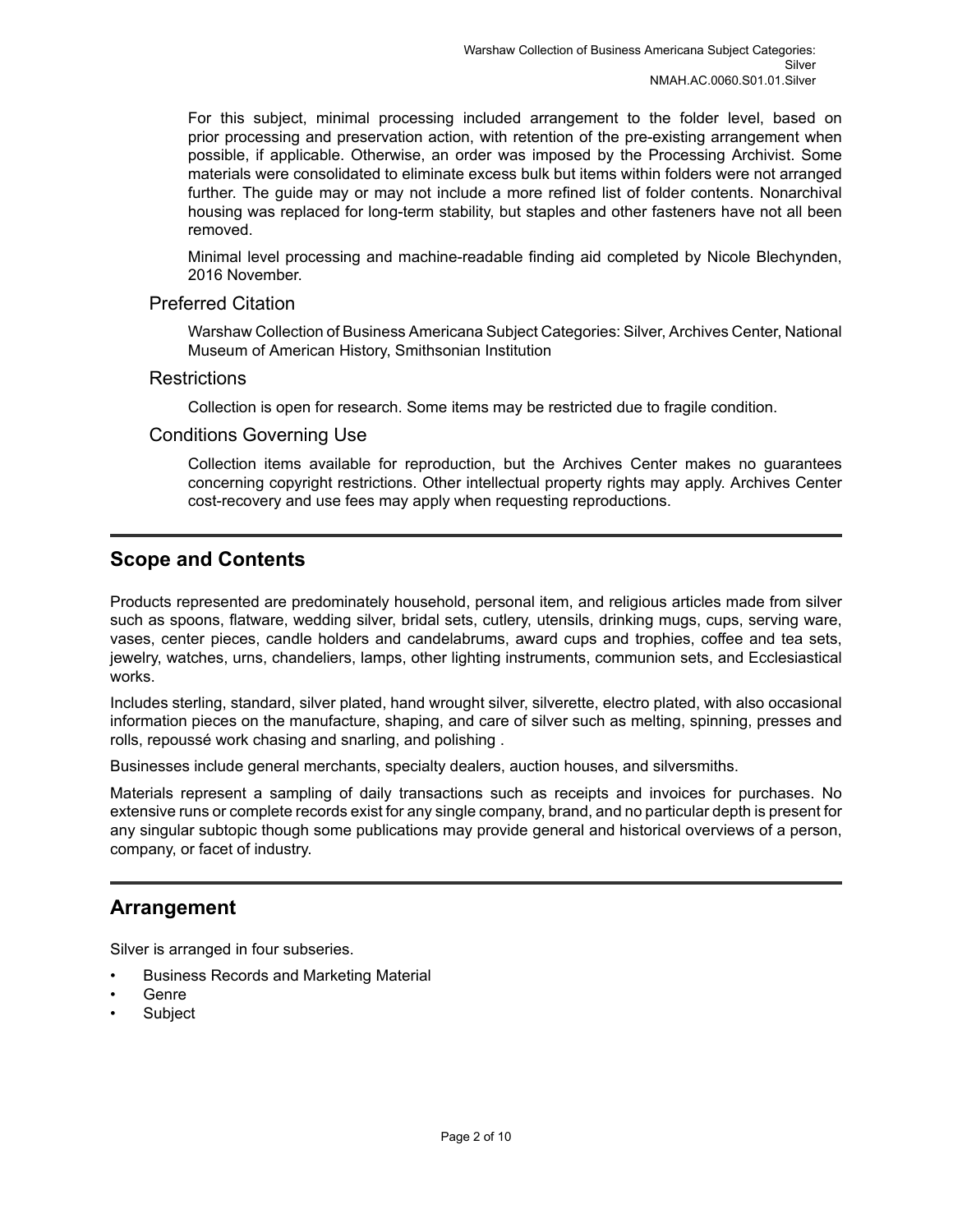## <span id="page-4-0"></span>Names and Subject Terms

This collection is indexed in the online catalog of the Smithsonian Institution under the following terms:

Subjects:

Art auctions Auctions **Candles Chandeliers** Consumer goods -- Catalogs Cutlery trade Gifts -- 1850-1860 Implements, utensils, etc. Kitchen utensils Plates (Tableware) Sales promotion Silver **Silverwork** Tea Urns Vases advertising advertising -- Business ephemera Types of Materials: Advertisements Auction catalogs Business cards Business ephemera Business letters Business records **Catalogs Catalogues** Commercial catalogs Commercial correspondence Correspondence Ephemera Exhibition catalogs Illustrations Invoices **Letterheads** Mail order catalogs Manuals Manufacturers' catalogs **Periodicals** Print advertising Printed ephemera Publications -- Business **Receipts** Sales catalogs Sales letters Sales records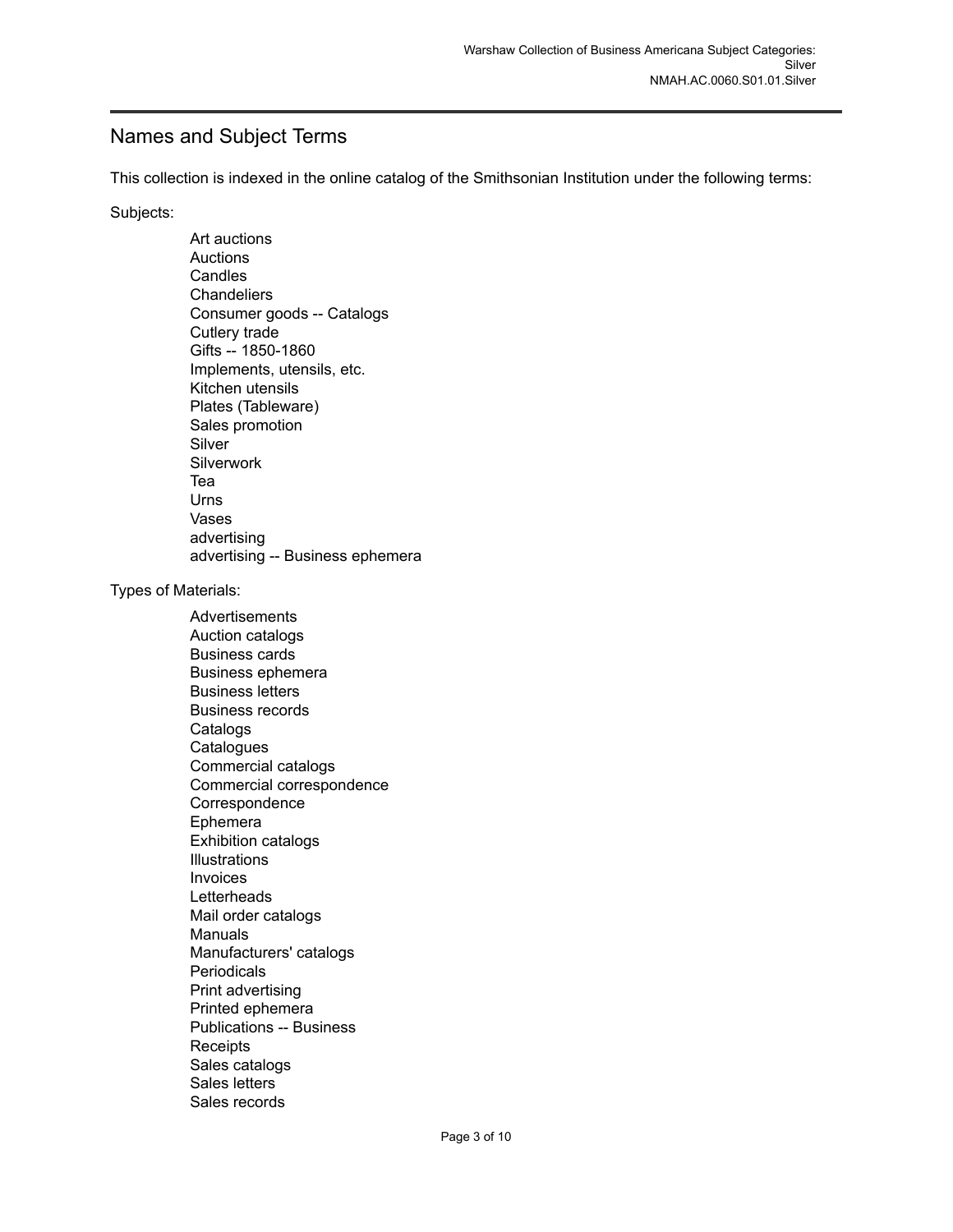#### Trade cards Trade catalogs Trade literature

Names:

Tiffany and Company

Occupations:

**Silversmiths**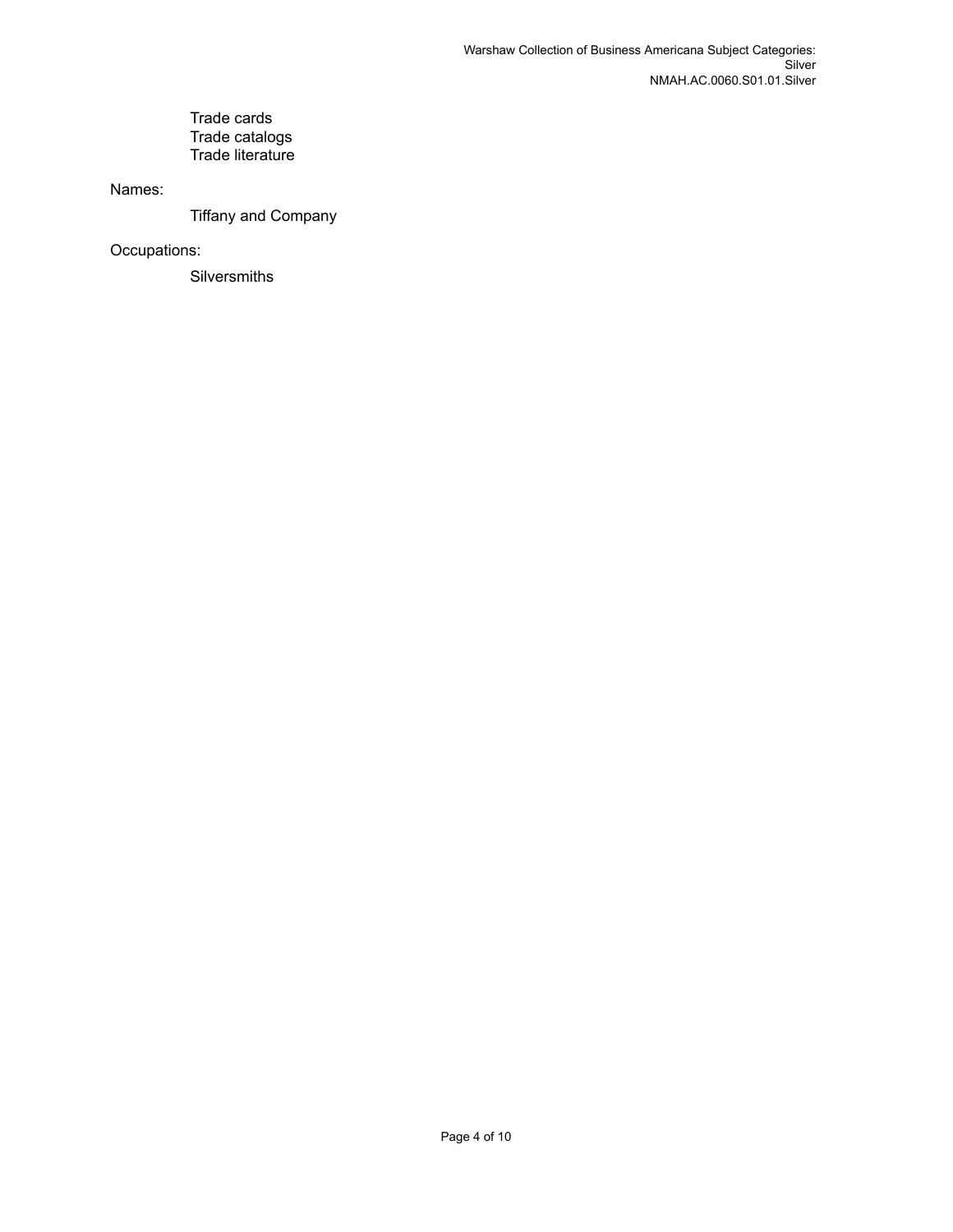## <span id="page-6-0"></span>**Container Listing**

<span id="page-6-1"></span>Subseries 1: Business Records and Marketing Material, 1823-1961

Arrangement: Arranged alphabetically by company or proprietor name.

Scope and Contents: Contains transactional documents such as receipts and invoices for goods and services, correspondence, and general marketing material including advertisements, product information, circulars, mailers, and thin catalogues. Some company history or publications may also be present. Most, though not all, businesses are located in the Northeast or Mid-Atlantic regions.

| Box 1, Folder 1  | A, 1856-1904                                                                                                                                                                                                                                                                                                                                                                                                    |
|------------------|-----------------------------------------------------------------------------------------------------------------------------------------------------------------------------------------------------------------------------------------------------------------------------------------------------------------------------------------------------------------------------------------------------------------|
| Box 1, Folder 2  | B, 1847-1927                                                                                                                                                                                                                                                                                                                                                                                                    |
| Box 1, Folder 3  | C, 1854-circa 1932                                                                                                                                                                                                                                                                                                                                                                                              |
| Map-folder 2     | California Fruit Growers Exchange, undated<br>Notes:<br>Broadside. Note: mailing-in piece has been cut out.                                                                                                                                                                                                                                                                                                     |
| Box 1, Folder 4  | D, 1834-1904                                                                                                                                                                                                                                                                                                                                                                                                    |
| Box 1, Folder 5  | E-F, 1858-1908                                                                                                                                                                                                                                                                                                                                                                                                  |
| Box 1, Folder 6  | G, 1851-1914                                                                                                                                                                                                                                                                                                                                                                                                    |
| Box 1, Folder 7  | H, 1851-1914                                                                                                                                                                                                                                                                                                                                                                                                    |
| Box 1, Folder 8  | J-L, 1846-1911, undated                                                                                                                                                                                                                                                                                                                                                                                         |
| Box 1, Folder 9  | M, 1829-circa 1934                                                                                                                                                                                                                                                                                                                                                                                              |
| Box 1, Folder 10 | N-Q, 1829-circa 1934                                                                                                                                                                                                                                                                                                                                                                                            |
| Box 1, Folder 11 | R, 1847-1903                                                                                                                                                                                                                                                                                                                                                                                                    |
| Box 1, Folder 12 | Reed and Barton, 1871-1906                                                                                                                                                                                                                                                                                                                                                                                      |
| Box 1, Folder 13 | Rogers and Brother, 1847-1934                                                                                                                                                                                                                                                                                                                                                                                   |
| Box 2, Folder 1  | S, 1832-1932                                                                                                                                                                                                                                                                                                                                                                                                    |
| Box 2, Folder 2  | T, 1823-1930<br>Notes:<br>Towle Manufacturing Company themed their products around<br>Colonial history: Colonial, Georgian, Paul Revere, Newbury,<br>Benjamin Franklin, and LaFayette. This folder has a couple<br>of small advertising pieces. See also the Catalogues for a<br>more extensive representation of the Towle product lines. There<br>are a couple items related to Tiffany's: Tiffany & Company; |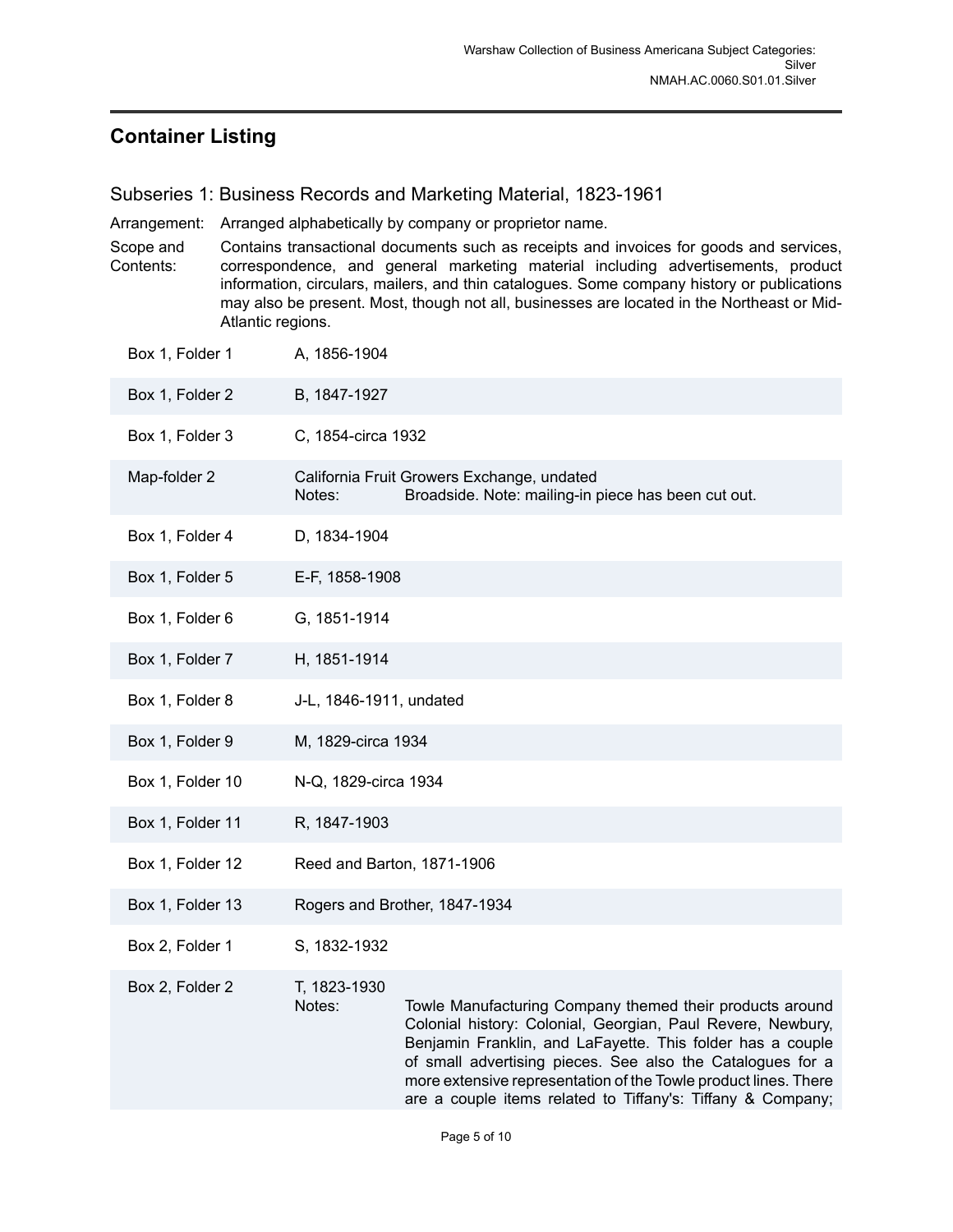|                           |                         | Tiffany, Young & Ellis (NY); Tiffany, Reed, & Company (Paris).<br>See General Publications for book excerpt A Walk Through<br>Tiffany's.                                                                                                |
|---------------------------|-------------------------|-----------------------------------------------------------------------------------------------------------------------------------------------------------------------------------------------------------------------------------------|
| Box 2, Folder 3           | U-Z, 1829-1920          |                                                                                                                                                                                                                                         |
| Box 2, Folder 4           | Notes:                  | Early Miscellaneous Business Records and Advertisements, 1850-1961<br>Mostly handwritten, documenting the transfer and sale of silver<br>products. In some cases the business, proprietor, or customer<br>name is missing or illegible. |
| Box SUPP 27,<br>Folder 14 | Receipt, 1861           |                                                                                                                                                                                                                                         |
|                           | Import/Export<br>Notes: | Some places represented: US (Philadelphia, New York),<br>UK (Birmingham, Liverpool, Sheffield), other Europe (Berlin,<br>Amsterdam, Rotterdam).                                                                                         |
| Box 2, Folder 5           |                         | Early 1800s, 1830-1839                                                                                                                                                                                                                  |
| Box 2, Folder 6           |                         | Mid 1800s, 1847-1867                                                                                                                                                                                                                    |
| Box 2, Folder 7           |                         | Late 1800s, 1870-1899                                                                                                                                                                                                                   |
|                           |                         | <b>Return to Table of Contents</b>                                                                                                                                                                                                      |

## <span id="page-7-0"></span>Subseries 2: Genre, 1844-1947

| Box 2, Folder 8                 | Advertising, Trade Cards, undated<br>Notes:<br>Includes two dealer coins/slugs.                                                                                                                                                                                         |
|---------------------------------|-------------------------------------------------------------------------------------------------------------------------------------------------------------------------------------------------------------------------------------------------------------------------|
| Oversize 186,<br>Folder 2       | Advertisements, Oversize, 1927, undated                                                                                                                                                                                                                                 |
| Oversize 57, Folder<br>$9 - 11$ | Advertisements, Oversize, 1856-1947                                                                                                                                                                                                                                     |
| Box 2, Folder 9                 | Catalogues, Auction, 1921-1942<br>Notes:<br>Five illustrated Old English silver catalogues (1933-1938,<br>Christie's). One catalogue on Old English silver (1921,<br>Anderson Galleries). Two excerpted sections of auction<br>catalogues (1941, 1942, source unknown). |
|                                 | Catalogues, Products, 1871-1929                                                                                                                                                                                                                                         |
| Box 2, Folder 10                | A-F, 1871, undated                                                                                                                                                                                                                                                      |
|                                 | Bailey and Company, 1871                                                                                                                                                                                                                                                |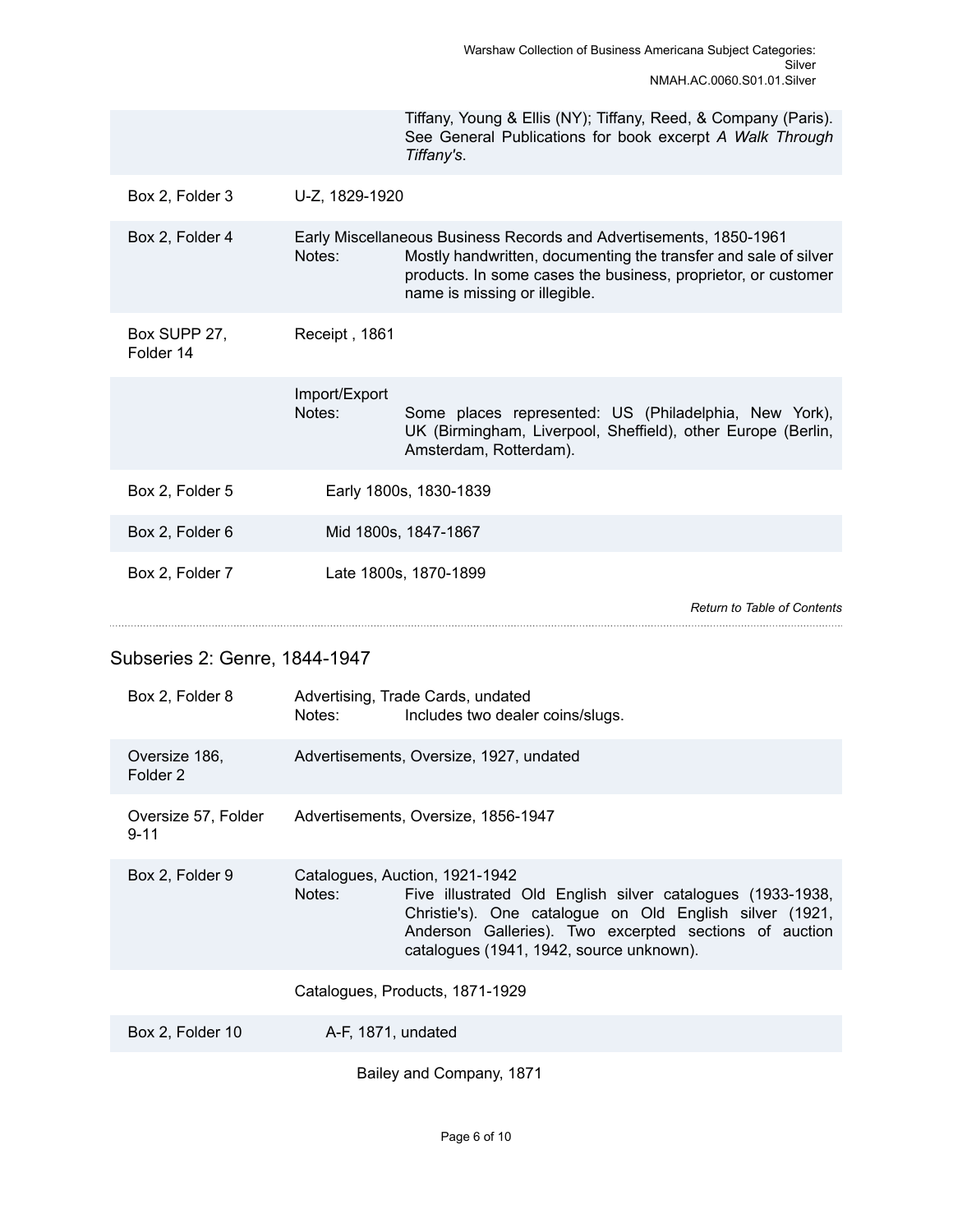|                   | Notes:<br>Small booklet titled History of Silver: ancient and<br>modern containing an abbreviated history followed by<br>an extensive product price list. |
|-------------------|-----------------------------------------------------------------------------------------------------------------------------------------------------------|
|                   | Michael C. Fina Company, undated                                                                                                                          |
| Box 3, Folder 1   | B. Bohrmann Nachfolger, undated<br>In German.<br>Language:                                                                                                |
| Box 3, Folder 2   | G-L, 1929, 1893                                                                                                                                           |
|                   | Gorham Manufacturing Company, 1929, 1893<br>Notes:<br>4 catalogues.                                                                                       |
|                   | International Silver Company, undated                                                                                                                     |
|                   | <b>Lambert Brothers</b>                                                                                                                                   |
| Box 3, Folder 3-4 | Meriden Britannia Company / Rogers Brothers Manufacturing Company,<br>1860-1910<br>Notes:<br>8 catalogues.                                                |
| Box 3, Folder 5   | M-R, 1890-1923, undated                                                                                                                                   |
|                   | Mavser Silversmith, undated<br>Notes:<br>3 catalogues.                                                                                                    |
|                   | Merwin Wilson Company Incorporated, undated                                                                                                               |
|                   | Nevius Company, 1904                                                                                                                                      |
|                   | Oneida: Community Plate, 1917, undated<br>Notes:<br>2 catalogues.                                                                                         |
|                   | Oneida Community Limited, 1923<br>Small booklet titled Correct Service for the Formal and<br>Notes:<br>Informal Table.                                    |
|                   | Rogers Smith and Company, 1890<br>Notes:<br>Small booket titled On the Chafing-Dish pairing<br>illustrations of their product line with recipes.          |
| Box 4, Folder 1   | Reed and Barton Company, 1887-1905<br>5 catalogues.<br>Notes:                                                                                             |
| Oversize 220      | Restless and Sleepless Annual Price List, 1900                                                                                                            |
| Box 4, Folder 2   | $S-Z$                                                                                                                                                     |
|                   | Silver Mirror Company Incorporated, undated                                                                                                               |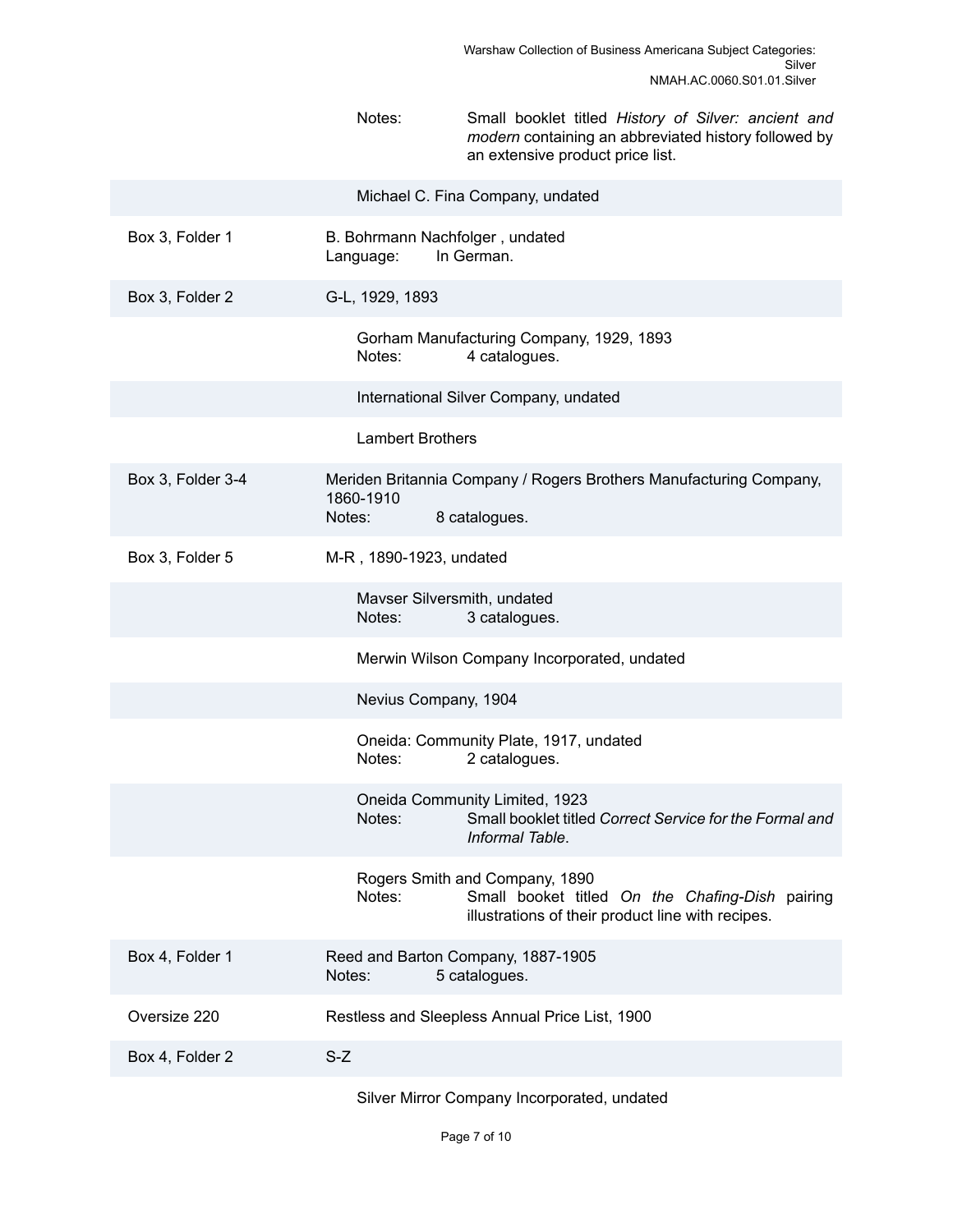|                                      | Thomas Turner and Company, 1875                                                                                                                                                                                                               |
|--------------------------------------|-----------------------------------------------------------------------------------------------------------------------------------------------------------------------------------------------------------------------------------------------|
|                                      | Wilson's Sons, Jno., undated                                                                                                                                                                                                                  |
|                                      | <b>Towle Manufacturing</b>                                                                                                                                                                                                                    |
| Box 4, Folder 3                      | Colonial, 1910, 1898<br>Notes:<br>2 copies (1898). 1 copy 7th edition (1910).                                                                                                                                                                 |
| Box 4, Folder 4                      | Georgian, 1906                                                                                                                                                                                                                                |
| Box 4, Folder 5                      | Paul Revere, 1901<br>Notes:<br>1 copy.                                                                                                                                                                                                        |
| Box 4, Folder 5                      | Newbury, undated<br>Notes:<br>2 copies.                                                                                                                                                                                                       |
| Box 4, Folder 6                      | LaFayette, 1907<br>Notes:<br>2 copies.                                                                                                                                                                                                        |
| Box 4, Folder 7                      | Benjamin Franklin; Book of Solid Silver, 1927, 1905<br>1 catalogue (1905). 1 book (1927).<br>Notes:                                                                                                                                           |
| Oversize 220                         | Wallace, R. and Son's Manufacturing Company, 1912, circa 1900<br>2 catalogues.<br>Notes:                                                                                                                                                      |
| Box 5, Folder 1                      | Images, undated<br>Notes:<br>Printed illustrations of items made from silver and their uses<br>including but not limited to serving ware, punch bowls, coffee<br>and tea service, clocks, and flatware.                                       |
| Oversize 186,<br>Folder <sub>2</sub> | Images, Oversize, undated<br>Notes:<br>Three broadsides showing factories for Simpson, Hall, Miller,<br>and Company; Derby Silver Company; Meriden Britannia<br>Company. Enlarged photographic reprint of John Wigfill and<br>Company knives. |
| Box 5, Folder 2                      | Serial Publications, 1844-1927                                                                                                                                                                                                                |
|                                      | Atlantic Monthly, "Among the Workers in Silver", 1867 December<br>Notes:<br>Excerpt, pp. 729-740.                                                                                                                                             |
|                                      | Masterpieces, 1927 June<br>Notes:<br>Cowell and Hubbard Company. 1 issue: 1927 June,<br>Volume Four, Number Three.                                                                                                                            |
|                                      | Mentor: Old Silver, 1916 May<br>Notes:<br>Mentor Association, Incorporated. 1 issue (2 copies): 1916<br>May 15, Volume 4, Number 7.                                                                                                           |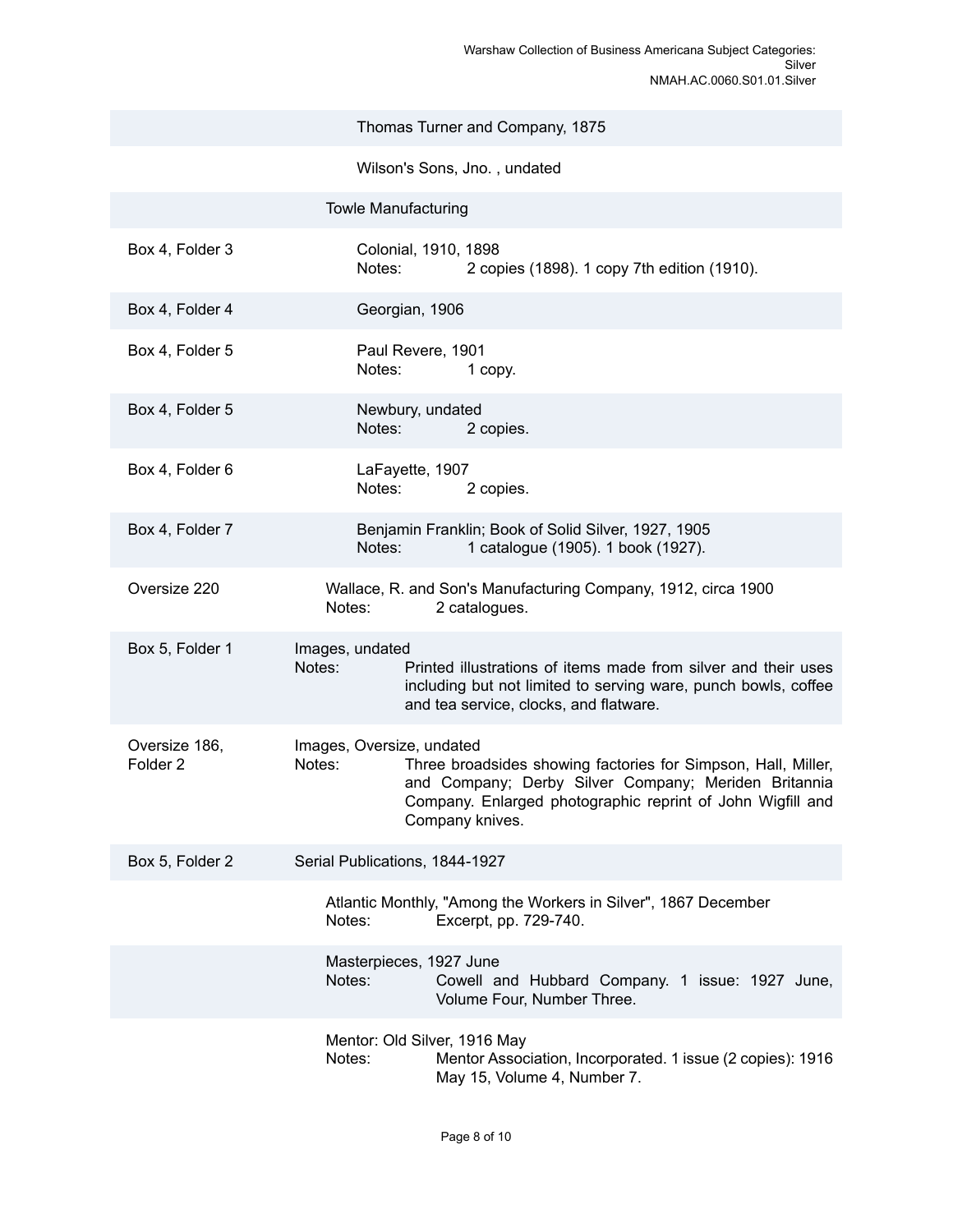|        | Penny Magazine, "A Day at an Electro-Plate Factory", 1844 October |
|--------|-------------------------------------------------------------------|
| Notes: | Excerpt, pp. 417-421.                                             |

Town and Country, 1907 May Notes: Excerpt, p.17.

*Return to Table of [Contents](#page-1-0)*

<span id="page-10-0"></span>Subseries 3: Subject, 1878-1947

| Box 5, Folder 3           | Cleaning and Polishing, undated<br>Notes:<br>Two Oakite silver cleaning plates in original packaging, with<br>instructions.                                           |
|---------------------------|-----------------------------------------------------------------------------------------------------------------------------------------------------------------------|
| Box 5, Folder 4           | Publications, 1878-1947, undated                                                                                                                                      |
|                           | General                                                                                                                                                               |
|                           | "A Walk Through Tiffany's", 1878<br>Notes:<br>Excerpt from National Repository, pp. 11-28.                                                                            |
|                           | Albany Pewter and Its Makers, 1942                                                                                                                                    |
|                           | Artists of Georg Jensen Silver, undated<br>Notes:<br>Includes a price list slip.                                                                                      |
|                           | Chats About Silver, 1913<br>Notes:<br>Reed and Barton.                                                                                                                |
|                           | Gorham Chafing Dish Book, undated<br>Notes:<br>Promotional leather-bound recipe book (Gorham<br>Manufacturing Company).                                               |
|                           | Refiner of Silver, undated                                                                                                                                            |
|                           | Silver as a Money Metal, 1893<br>Notes:<br>An address by Hon. N.P. Hill of Colorado, before the<br>National Bi-Metallic Convention at Chicago.                        |
|                           | Story of Sterling, 1947<br>Notes:<br>Sterling Silversmiths Guild of America.                                                                                          |
| Box SUPP 27,<br>Folder 14 | Thirty Pieces of Silver and How They Might Have Grown, 1924                                                                                                           |
| Box 5, Folder 5           | Warshaw's Use of Collection, 1938, 1936<br>Notes:<br>Correspondence between Warshaw and W.G. Snow at<br>International Silver Company; Snow offers company history and |